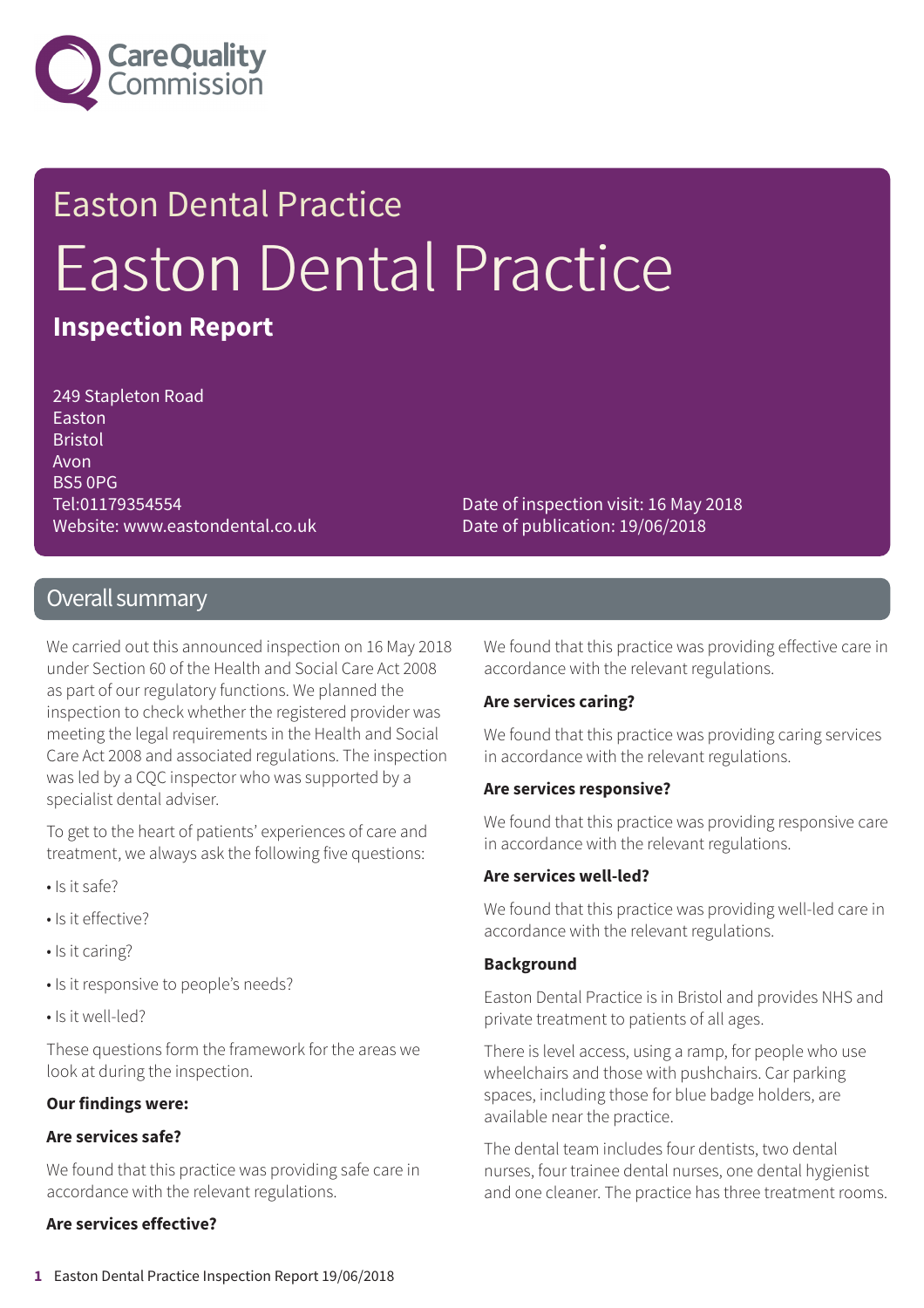# Summary of findings

The practice is owned by a partnership and as a condition of registration must have a person registered with the Care Quality Commission as the registered manager. Registered managers have legal responsibility for meeting the requirements in the Health and Social Care Act 2008 and associated regulations about how the practice is run. The registered manager Easton Dental Practice was the principal dentist.

On the day of inspection we collected seven CQC comment cards filled in by patients and spoke with four other patients.

During the inspection we spoke with three dentists, one dental nurse and two trainee dental nurses. We looked at practice policies and procedures and other records about how the service is managed.

The practice is open:

Monday to Thursday 9am to 5pm

Friday 9am to 3pm

## **Our key findings were:**

- The practice appeared clean and well maintained.
- The practice had infection control procedures which reflected published guidance.
- Staff knew how to deal with emergencies. Appropriate medicines and life-saving equipment were available.
- The practice had systems to help them manage risk.
- The practice had suitable safeguarding processes and staff knew their responsibilities for safeguarding adults and children.
- The practice had thorough staff recruitment procedures.
- The clinical staff provided patients' care and treatment in line with current guidelines.
- Staff treated patients with dignity and respect and took care to protect their privacy and personal information.
- The practice was providing preventive care and supporting patients to ensure better oral health.
- The appointment system met patients' needs.
- The practice had effective leadership and culture of continuous improvement.
- Staff felt involved and supported and worked well as a team.
- The practice asked staff and patients for feedback about the services they provided.
- The practice dealt with complaints positively and efficiently.
- The practice had suitable information governance arrangements.

### **There were areas where the provider could make improvements. They should:**

- Review the practice's policy and the storage of products identified under Control of Substances Hazardous to Health (COSHH) 2002 Regulations to ensure a risk assessment is undertaken and the products are stored securely.
- Review the practice's infection control procedures and protocols taking into account the guidelines issued by the Department of Health in the Health Technical Memorandum 01-05: Decontamination in primary care dental practices, and having regard to The Health and Social Care Act 2008: 'Code of Practice about the prevention and control of infections and related guidance', in particular the reuse of equipment when single use items were available.
- Review the availability of medicines in the practice to manage medical emergencies taking into account the guidelines issued by the British National Formulary and the General Dental Council.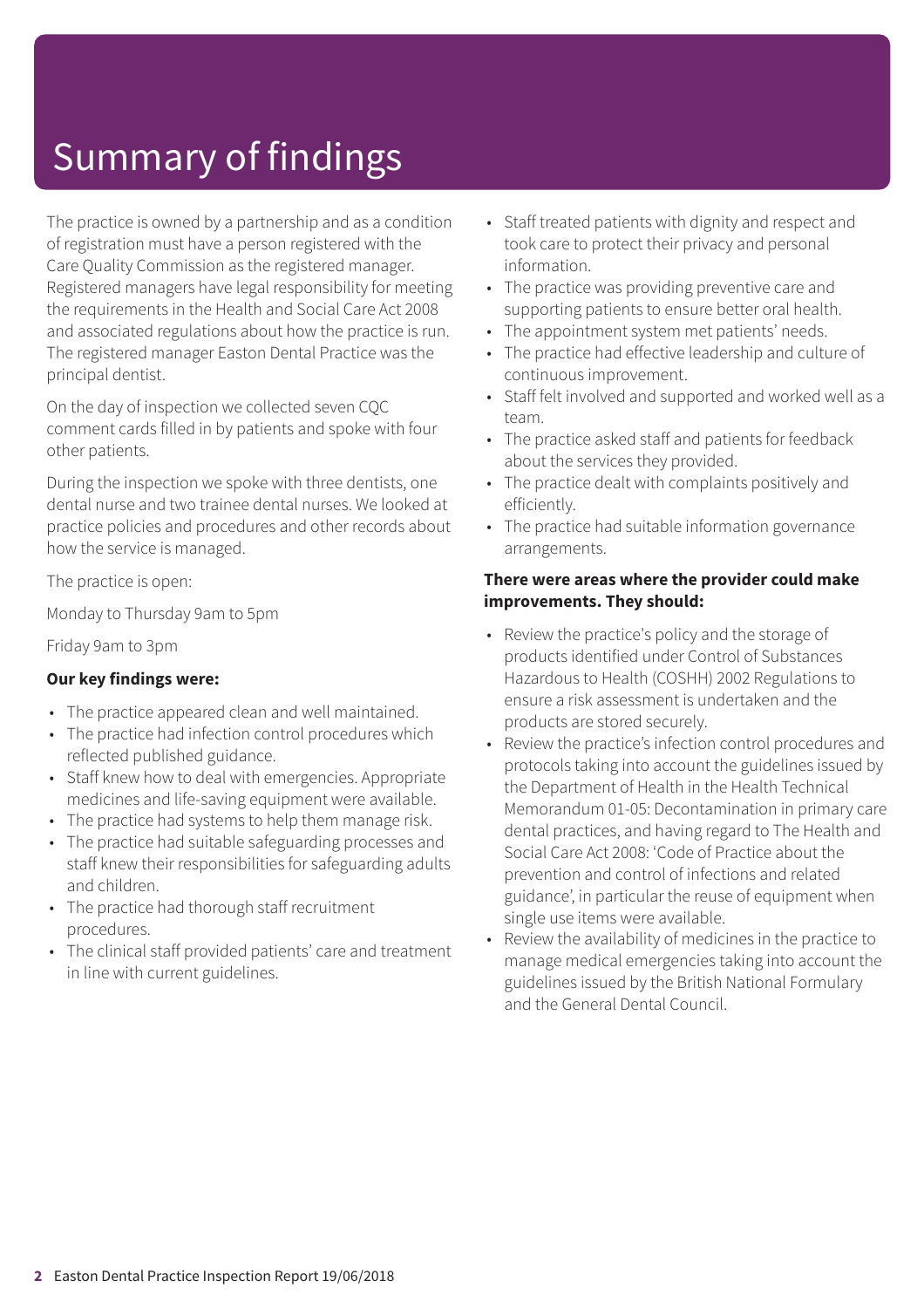# Summary of findings

# The five questions we ask about services and what we found

We always ask the following five questions of services.

# **Are services safe?** We found this practice was providing safe care in accordance with the relevant regulations. The practice had systems and processes to provide safe care and treatment. They used learning from incidents and complaints to help them improve. Staff received training in safeguarding and knew how to recognise the signs of abuse and how to report concerns. Staff were qualified for their roles and the practice completed essential recruitment checks. Premises and equipment were clean and properly maintained. The practice followed national guidance for cleaning, sterilising and storing dental instruments. The practice had suitable arrangements for dealing with medical and other emergencies. **No action Are services effective?** We found this practice was providing effective care in accordance with the relevant regulations. The dentists assessed patients' needs and provided care and treatment in line with recognised guidance. Patients described the treatment they received as excellent, good and fine. The dentists discussed treatment with patients so they could give informed consent and recorded this in their records. The practice had clear arrangements when patients needed to be referred to other dental or health care professionals. The practice supported staff to complete training relevant to their roles and had systems to help them monitor this. **No action Are services caring?** We found this practice was providing caring services in accordance with the relevant regulations. We received feedback about the practice from eleven people. Patients were positive about all aspects of the service the practice provided. They told us staff were polite, friendly and respectful. They said that they were given helpful, thorough and effective explanations about dental treatment, and said their dentist listened to them. Patients commented that they made them feel at ease, especially when they were anxious about visiting the dentist. We saw staff protected patients' privacy and were aware of the importance of confidentiality. Patients said staff treated them with dignity and respect. **No action Are services responsive to people's needs?** We found this practice was providing responsive care in accordance with the relevant regulations. **No action**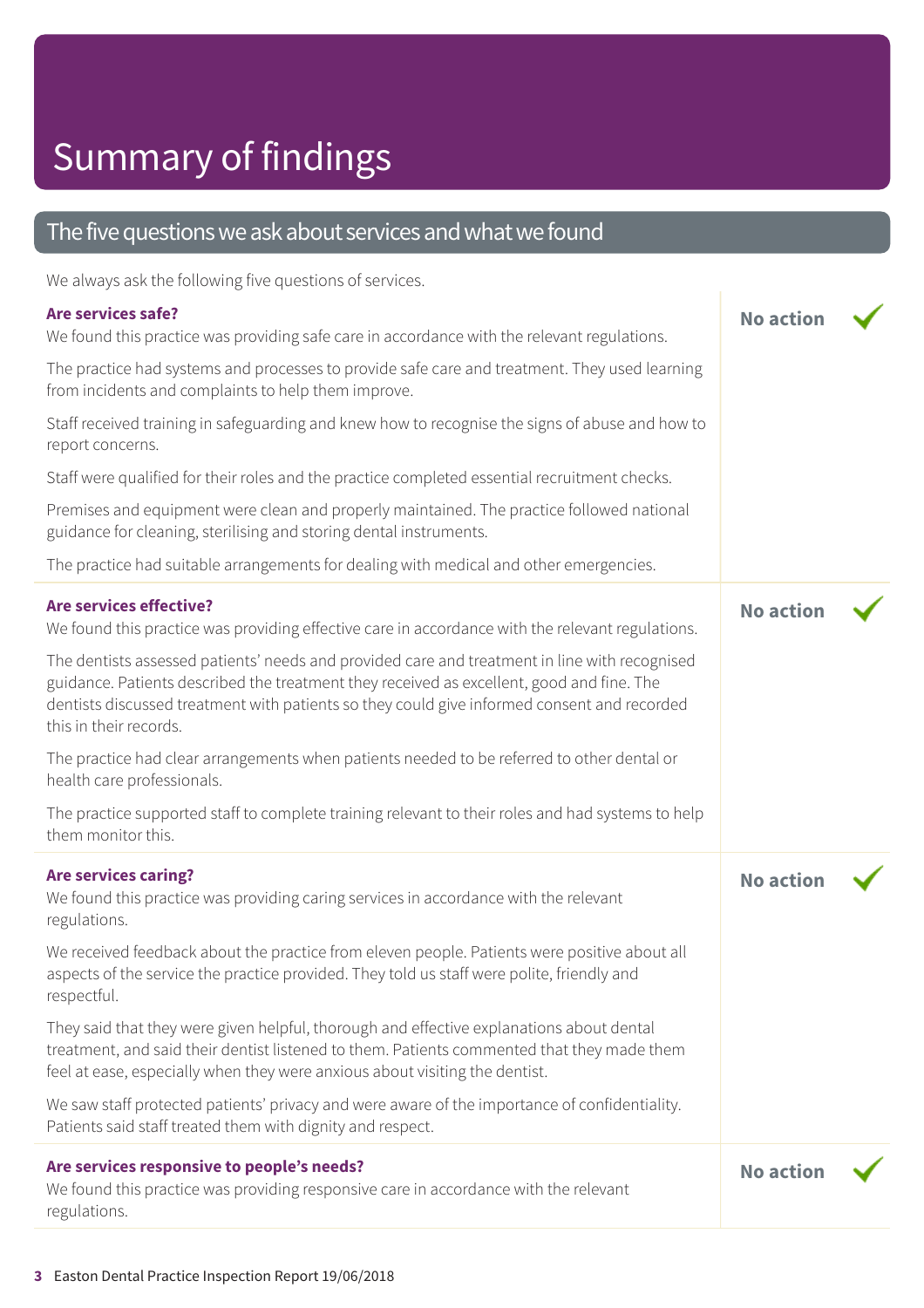# Summary of findings

| The practice's appointment system was efficient and met patients' needs. Patients could get an<br>appointment quickly if in pain.<br>Staff considered patients' different needs. This included providing facilities for disabled patients<br>and families with children. The practice had access to telephone interpreter services and had<br>arrangements to help patients with sight or hearing loss.<br>The practice took patients views seriously. They valued compliments from patients and<br>responded to concerns and complaints quickly and constructively. |                  |
|----------------------------------------------------------------------------------------------------------------------------------------------------------------------------------------------------------------------------------------------------------------------------------------------------------------------------------------------------------------------------------------------------------------------------------------------------------------------------------------------------------------------------------------------------------------------|------------------|
| Are services well-led?<br>We found this practice was providing well-led care in accordance with the relevant regulations.<br>The practice had arrangements to ensure the smooth running of the service. These included<br>systems for the practice team to discuss the quality and safety of the care and treatment<br>provided. There was a clearly defined management structure and staff felt supported and<br>appreciated.                                                                                                                                       | <b>No action</b> |
| The practice team kept complete patient dental care records which were, clearly written or<br>typed and stored securely.                                                                                                                                                                                                                                                                                                                                                                                                                                             |                  |
| The practice monitored clinical and non-clinical areas of their work to help them improve and<br>learn. This included asking for and listening to the views of patients and staff.                                                                                                                                                                                                                                                                                                                                                                                   |                  |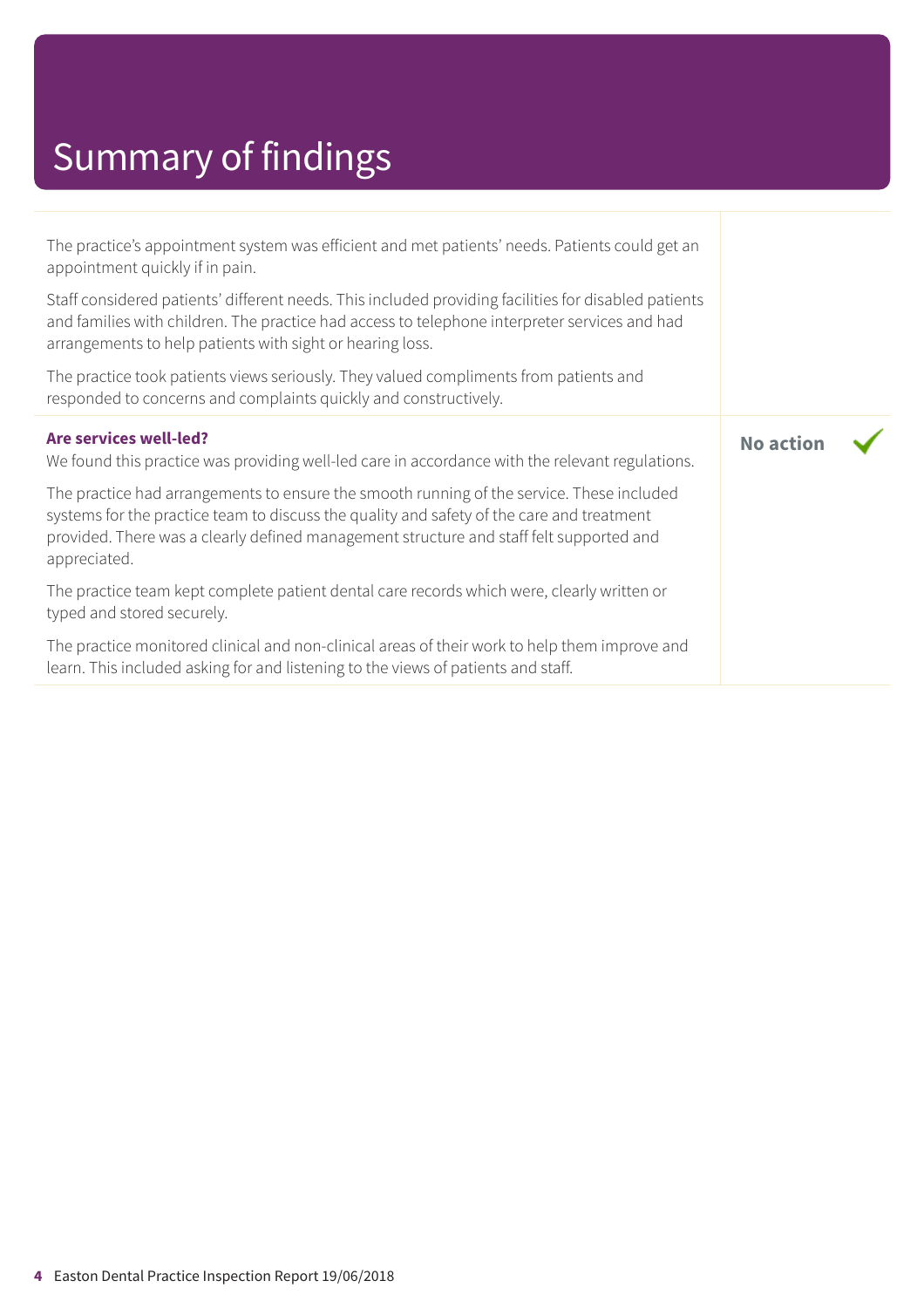# Are services safe?

# **Our findings**

### **Safety systems and processes (including staff recruitment, Equipment & premises and Radiography (X-rays) )**

The practice had clear systems to keep patients safe.

Staff knew their responsibilities if they had concerns about the safety of children, young people and adults who were vulnerable due to their circumstances. The practice had safeguarding policies and procedures to provide staff with information about identifying, reporting and dealing with suspected abuse. We saw evidence that staff received safeguarding training. Staff knew about the signs and symptoms of abuse and neglect and how to report concerns, including notification to the CQC.

There was a system to highlight vulnerable patients on records e.g. children with child protection plans, adults where there were safeguarding concerns, people with a learning disability or a mental health condition, or who require other support such as with mobility or communication.

The practice had a whistleblowing policy. Staff told us they felt confident they could raise concerns without fear of recrimination.

The dentists used rubber dams in line with guidance from the British Endodontic Society when providing root canal treatment. In instances where the rubber dam was not used, such as for example refusal by the patient, and where other methods were used to protect the airway, this was suitably documented in the dental care record and a risk assessment completed.

The practice had a business continuity plan describing how the practice would deal with events that could disrupt the normal running of the practice.

The practice had a staff recruitment policy and procedure to help them employ suitable staff and also had checks in place for agency and locum staff. These reflected the relevant legislation. We looked at all staff recruitment records. These showed the practice followed their recruitment procedure.

We noted that clinical staff were qualified and registered with the General Dental Council (GDC) and had professional indemnity cover.

The practice ensured that facilities and equipment were safe and that equipment was maintained according to manufacturers' instructions, including electrical and gas appliances.

Records showed that emergency lighting, fire detection and firefighting equipment such as smoke detectors and fire extinguishers were regularly tested.

The practice had suitable arrangements to ensure the safety of the X-ray equipment. They met current radiation regulations and had the required information in their radiation protection file.

The principal dentist told us that the practice was planning a major refurbishment, included in this would be the introduction of digital X-ray equipment. We were told that with the introduction of digital X-ray equipment the practice would declutter the X-ray file to make it easier to find information.

We saw evidence that the dentists justified, graded and reported on the radiographs they took. The practice carried out radiography audits every year following current guidance and legislation.

Clinical staff completed continuing professional development (CPD) in respect of dental radiography.

## **Risks to patients**

There were systems to assess, monitor and manage risks to patient safety.

The practice's health and safety policies, procedures and risk assessments were up to date and reviewed regularly to help manage potential risk. The practice had current employer's liability insurance.

The principal dentist told us that following the practice redevelopment there would be a need to renew the risk assessments in relation to legionella, and fire. We were told that as a consequence of refurbishment the practice would renew the mains wiring certification, and reduce the practices use of temporary extension cables.

We looked at the practice's arrangements for safe dental care and treatment. The staff followed relevant safety regulation when using needles and other sharp dental items. A sharps risk assessment had been undertaken and was updated annually.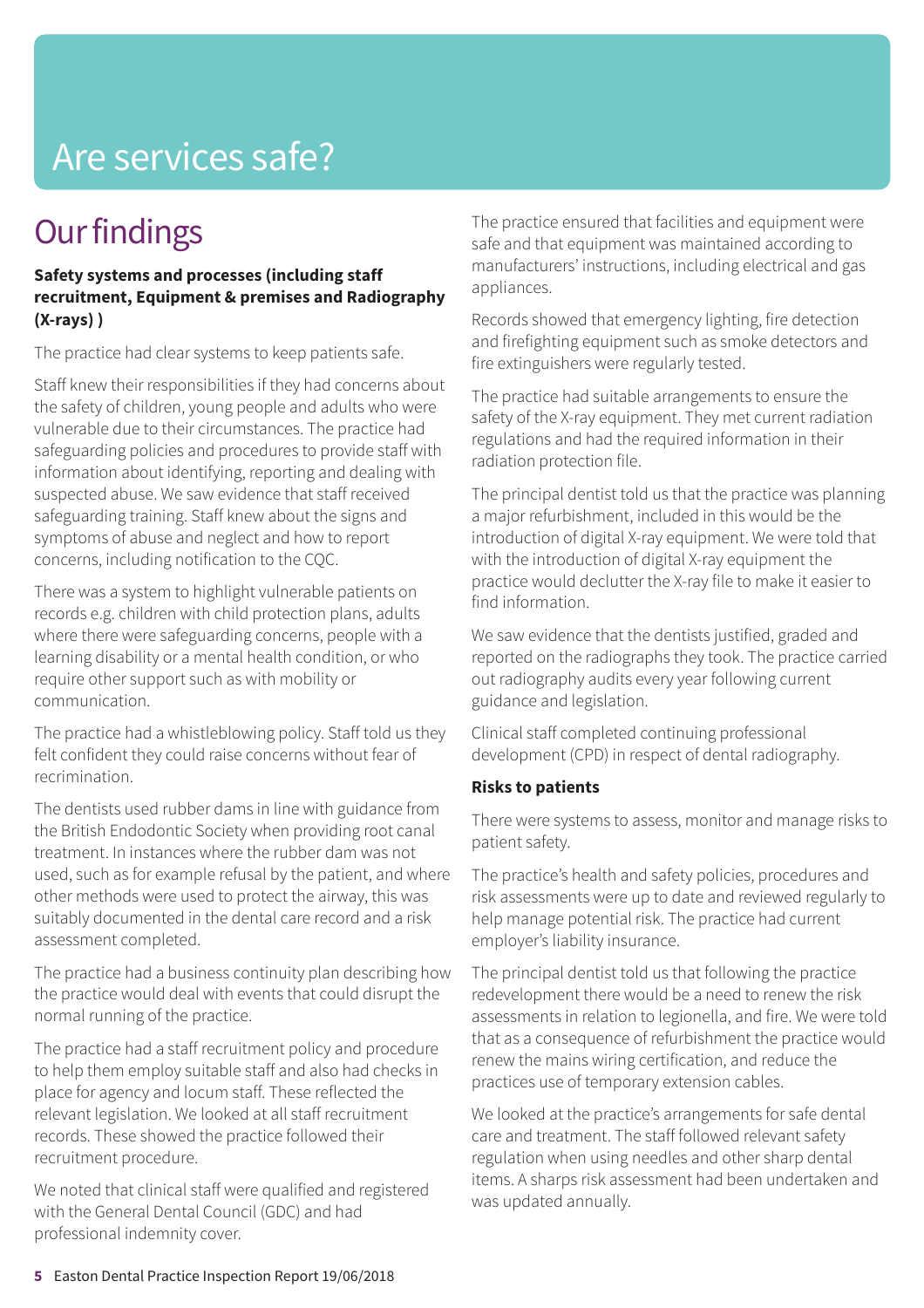# Are services safe?

The provider had a system in place to ensure clinical staff had received appropriate vaccinations, including the vaccination to protect them against the Hepatitis B virus, and that the effectiveness of the vaccination was checked.

Staff knew how to respond to a medical emergency and completed training in emergency resuscitation and basic life support (BLS) every year.

Emergency equipment and medicines were mostly as described in recognised guidance. Staff kept records of their checks to make sure these were available, within their expiry date, and in working order. We saw that the full range of equipment was not entirely available according to recommended guidance. The principal dentist made immediate arrangements to rectify equipment deficiencies. The principal dentist told us that the emergency equipment check lists would be reviewed to ensure that the situation did not happen again.

A dental nurse worked with the dentists when they treated patients in line with GDC Standards for the Dental Team. A risk assessment was in place for when the dental hygienist worked without chairside support.

We reviewed the Control of Substances Hazardous to Health (COSHH) Regulations 2002 file and saw that some material safety data sheets were out of date when newer versions were available.

The practice occasionally used locum staff. We noted that these staff received an induction to ensure that they were familiar with the practice's procedures.

The practice had an infection prevention and control policy and procedures. They followed guidance in The Health Technical Memorandum 01-05: Decontamination in primary care dental practices (HTM01-05) published by the Department of Health. Staff completed infection prevention and control training and received updates as required. .

The practice had suitable arrangements for transporting, cleaning, checking, sterilising and storing instruments in line with HTM01-05. The records showed equipment used by staff for cleaning and sterilising instruments were validated, maintained and used in line with the manufacturers' guidance.

We saw that the practice used autoclavable suction tips. Guidance recommends that single use items are used in

preference to reusable equipment to reduce decontamination issues. The principal dentist told us that the practice would review the reuse of equipment and move to single use equipment in line with guidance.

The practice had in place systems and protocols to ensure that any dental laboratory work was disinfected prior to being sent to a dental laboratory and before the dental laboratory work was fitted in a patient's mouth.

The practice had procedures to reduce the possibility of Legionella or other bacteria developing in the water systems, in line with a risk assessment. All recommendations had been actioned and records of water testing and dental unit water line management were in place.

We saw cleaning schedules for the premises. The practice was clean when we inspected and patients confirmed that this was usual.

The principal dentist told us that there were plans to carry out further practice refurbishment, which would include the provision of a centralised decontamination room, an additional treatment room, decluttering the practice storage areas and replacement of worn carpets.

The practice had policies and procedures in place to ensure clinical waste was segregated and stored appropriately in line with guidance.

The practice carried out infection prevention and control audits twice a year. The latest audit showed the practice was meeting the required standards.

### **Information to deliver safe care and treatment**

Staff had the information they needed to deliver safe care and treatment to patients.

We discussed with the dentist how information to deliver safe care and treatment was handled and recorded. We looked at a sample of dental care records to confirm our findings and noted that individual records were written and managed in a way that kept patients safe. Dental care records we saw were accurate, complete, and legible and were kept securely and complied with data protection requirements.

Patient referrals to other service providers contained specific information which allowed appropriate and timely referrals in line with practice protocols and current guidance.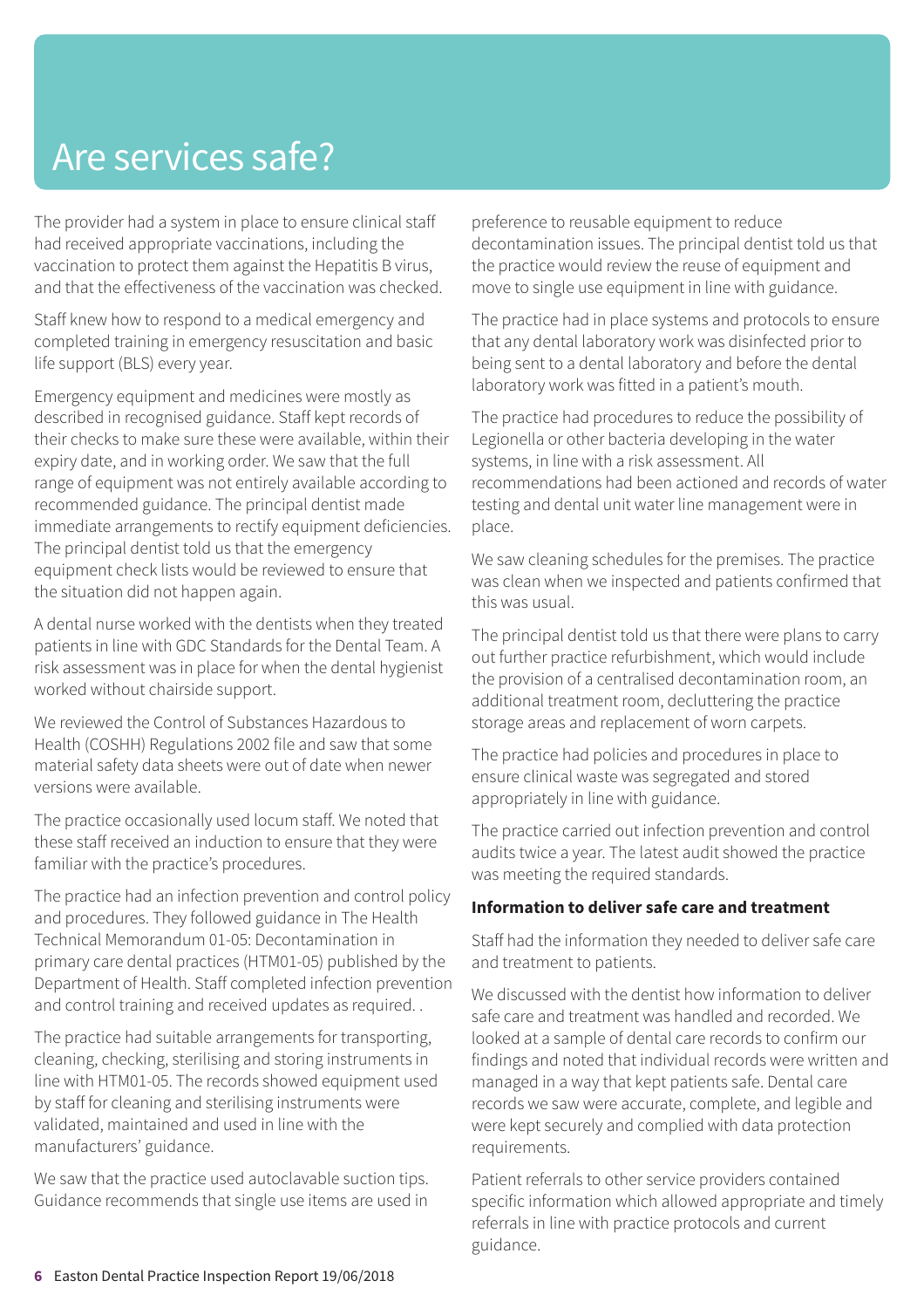# Are services safe?

## **Safe and appropriate use of medicines**

The practice had reliable systems for appropriate and safe handling of medicines.

There was a suitable stock control system of medicines which were held on site. This ensured that medicines did not pass their expiry date and enough medicines were available if required.

The practice stored and kept records of NHS prescriptions as described in current guidance.

The dentists were aware of current guidance with regards to prescribing medicines.

## **Track record on safety**

The practice had a good safety record.

There were comprehensive risk assessments in relation to safety issues. The practice monitored and reviewed incidents. This helped it to understand risks and gave a clear, accurate and current picture that led to safety improvements. There had been one safety incident In the previous 12 months.

The incident was investigated, documented and discussed with the rest of the dental practice team to prevent such occurrences happening again in the future.

### **Lessons learned and improvements –**

The practice learned and made improvements when things went wrong.

The staff were aware of the Serious Incident Framework and recorded, responded to and discussed all incidents to reduce risk and support future learning in line with the framework.

There were adequate systems for reviewing and investigating when things went wrong. The practice learned and shared lessons, identified themes and took action to improve safety in the practice. We saw that the practice had introduced closed circuit television in public areas of the practice as a result of threats of violence and criminal behaviour towards staff and the premises, upon police advice. The principal dentists told us that the practice also intended to provide personal attack alarms to staff.

There was a system for receiving and acting on safety alerts. The practice learned from external safety events as well as patient and medicine safety alerts.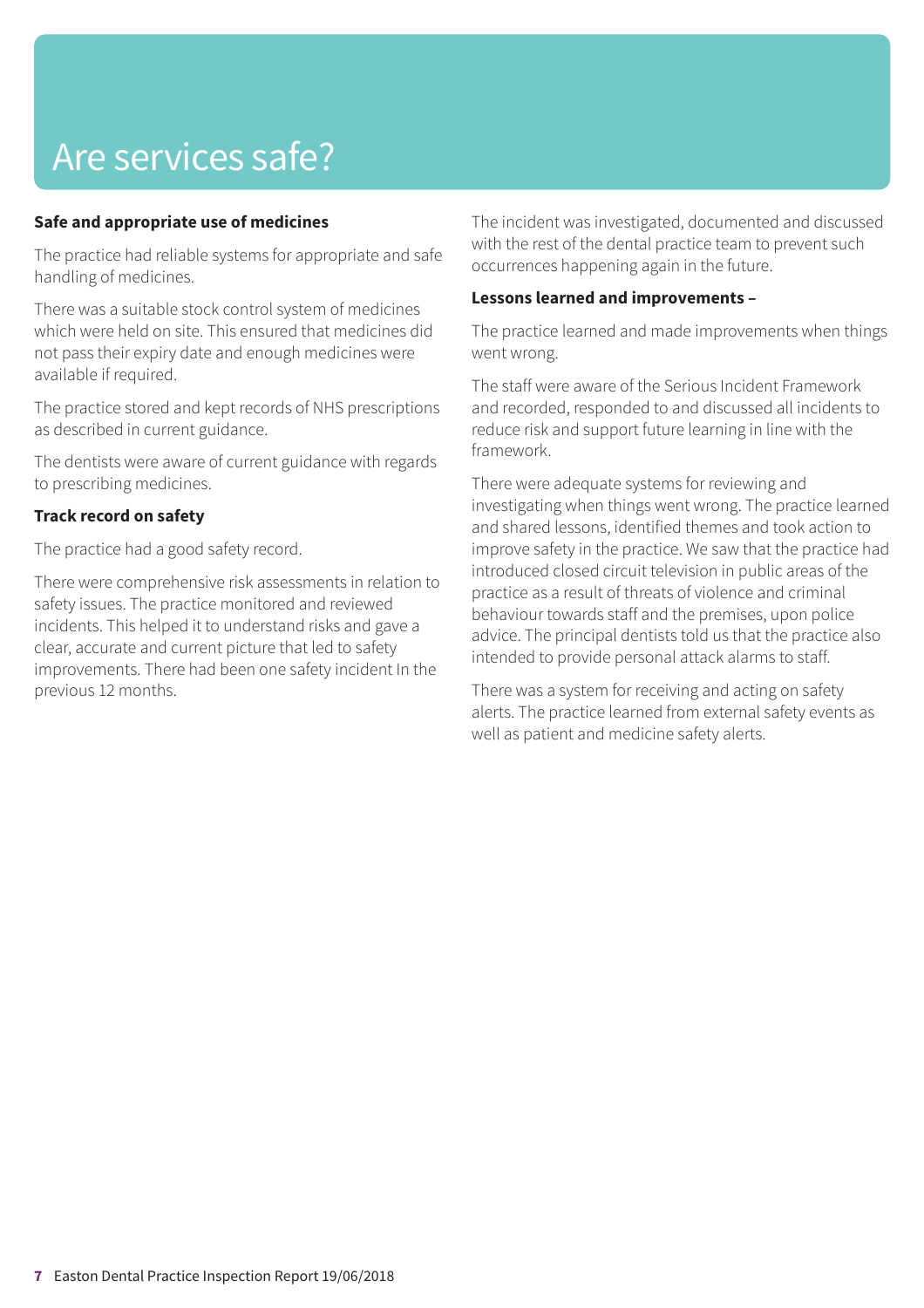# Are services effective?

(for example, treatment is effective)

# **Our findings**

# **Effective needs assessment, care and treatment**

The practice had systems to keep dental practitioners up to date with current evidence-based practice. We saw that clinicians assessed needs and delivered care and treatment in line with current legislation, standards and guidance supported by clear clinical pathways and protocols.

# **Dental implants**

The practice offered dental implants. These were placed by the principal dentist who had undergone appropriate post-graduate training in this speciality. The provision of dental implants was in accordance with national guidance.

# **Helping patients to live healthier lives**

The practice was providing preventive care and supporting patients to ensure better oral health in line with the Delivering Better Oral Health toolkit.

The dentists told us they prescribed high concentration fluoride toothpaste if a patient's risk of tooth decay indicated this would help them. They used fluoride varnish for children based on an assessment of the risk of tooth decay.

The dentists told us that where applicable they discussed smoking, alcohol consumption and diet with patients during appointments. The practice had a selection of dental products for sale and provided health promotion leaflets to help patients with their oral health.

The practice was aware of national oral health campaigns and local schemes available in supporting patients to live healthier lives. For example, local stop smoking services. They directed patients to these schemes when necessary.

We spoke with the dentist who described to us the procedures they used to improve the outcome of periodontal treatment. This involved preventative advice, taking plaque and gum bleeding scores and detailed charts of the patient's gum condition

Patients with more severe gum disease were recalled at more frequent intervals to review their compliance and to reinforce home care preventative advice.

# **Consent to care and treatment**

The practice obtained consent to care and treatment in line with legislation and guidance.

The practice team understood the importance of obtaining and recording patients' consent to treatment. The dentists told us they gave patients information about treatment options and the risks and benefits of these so they could make informed decisions. Patients confirmed their dentist listened to them and gave them clear information about their treatment.

The practice's consent policy included information about the Mental Capacity Act 2005. The team understood their responsibilities under the act when treating adults who may not be able to make informed decisions. The policy also referred to the legal precedent (formerly called the Gillick competence) by which a child under the age of 16 years of age can consent for themselves. The staff were aware of the need to consider this when treating young people under 16 years of age.

Staff described how they involved patients' relatives or carers when appropriate and made sure they had enough time to explain treatment options clearly.

# **Monitoring care and treatment**

The practice kept detailed dental care records containing information about the patients' current dental needs, past treatment and medical histories. The dentists assessed patients' treatment needs in line with recognised guidance.

We saw that the practice audited patients' dental care records to check that the dentists recorded the necessary information.

# **Effective staffing**

Staff had the skills, knowledge and experience to carry out their roles. For example,

Staff new to the practice had a period of induction based on a structured induction programme. We confirmed clinical staff completed the continuing professional development required for their registration with the General Dental Council.

Staff told us they discussed training needs at annual appraisals. We saw evidence of completed appraisals and how the practice addressed the training requirements of staff.

# **Co-ordinating care and treatment**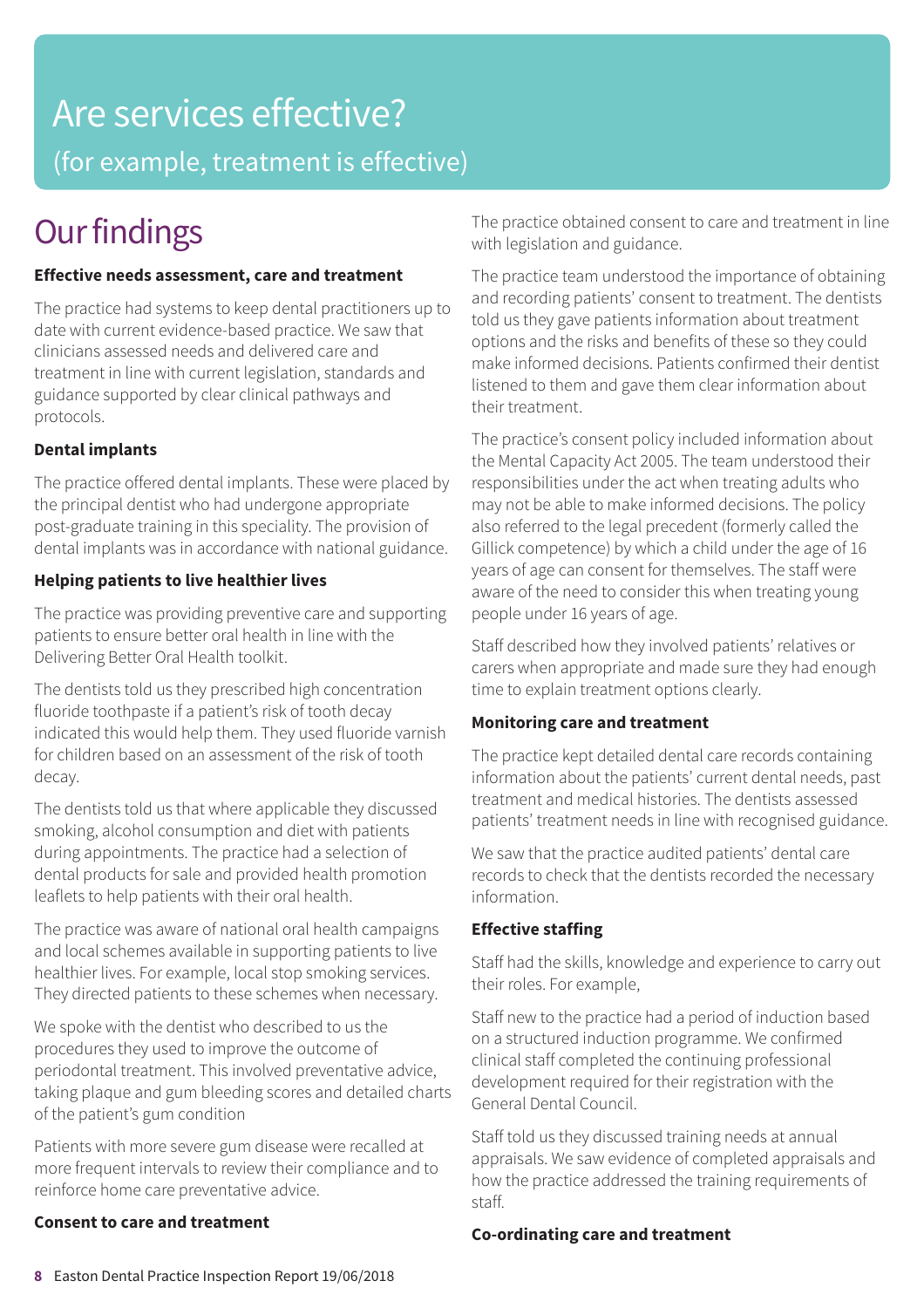# Are services effective?

# (for example, treatment is effective)

Staff worked together and with other health and social care professionals to deliver effective care and treatment.

Dentists confirmed they referred patients to a range of specialists in primary and secondary care if they needed treatment the practice did not provide.

The practice had systems and processes to identify, manage, follow up and where required refer patients for specialist care when presenting with bacterial infections. The practice also had systems and processes for referring patients with suspected oral cancer under the national two week wait arrangements. This was initiated by NICE in 2005 to help make sure patients were seen quickly by a specialist.

The practice monitored all referrals to make sure they were dealt with promptly.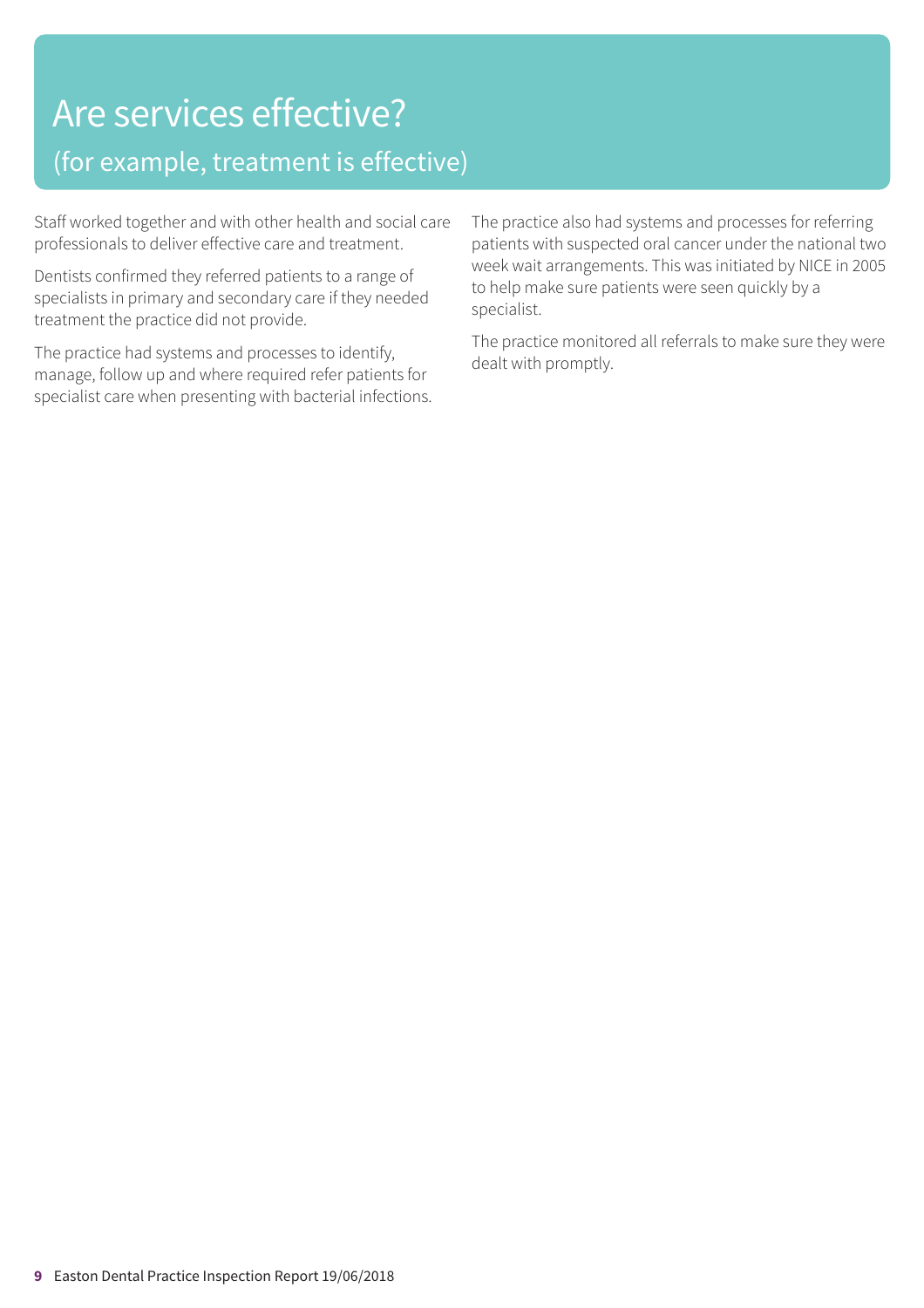# Are services caring?

# **Our findings**

### **Kindness, respect and compassion**

Staff treated patients with kindness, respect and compassion

Staff were aware of their responsibility to respect people's diversity and human rights.

Patients commented positively that staff were polite, approachable and respectful. We saw that staff treated patients professionally, efficiently and caringly and were friendly towards patients at the reception desk and over the telephone.

Patients said staff were compassionate and understanding and they told us they could choose whether they saw a male or female dentist.

Patients told us staff were kind and helpful when they were in pain, distress or discomfort.

Information folders, patient survey results and thank you cards were available for patients to read.

## **Privacy and dignity**

The practice respected and promoted patients' privacy and dignity.

Staff were aware of the importance of privacy and confidentiality. The layout of reception and waiting areas provided privacy when reception staff were dealing with patients. Staff told us that if a patient asked for more privacy they would take them into another room. The reception computer screens were not visible to patients and staff did not leave patients' personal information where other patients might see it.

Staff password protected patients' electronic care records and backed these up to secure storage. They stored paper records securely.

## **Involving people in decisions about care and treatment**

Staff helped patients be involved in decisions about their care and were aware of the Accessible Information Standards and the requirements under the Equality Act

The Accessible Information Standard (a requirement to make sure that patients and their carers can access and understand the information they are given):

- Interpretation services were available for patients who did not have English as a first language. We saw notices in the reception areas, including in languages other than English, informing patients this service was available. Patients were also told about multi-lingual staff who might be able to support them.
- Staff communicated with patients in a way that they could understand, for example, communication aids and easy read materials were available.
- Staff helped patients and their carers find further information and access community and advocacy services. They helped them ask questions about their care and treatment.

The practice gave patients clear information to help them make informed choices. Patients confirmed that staff listened to them, did not rush them and discussed options for treatment with them. A dentist described the conversations they had with patients to satisfy themselves they understood their treatment options.

The practice's website and information leaflet provided patients with information about the range of treatments available at the practice.

The dentist described to us the methods they used to help patients understand treatment options discussed. These included photographs, videos and X-ray images.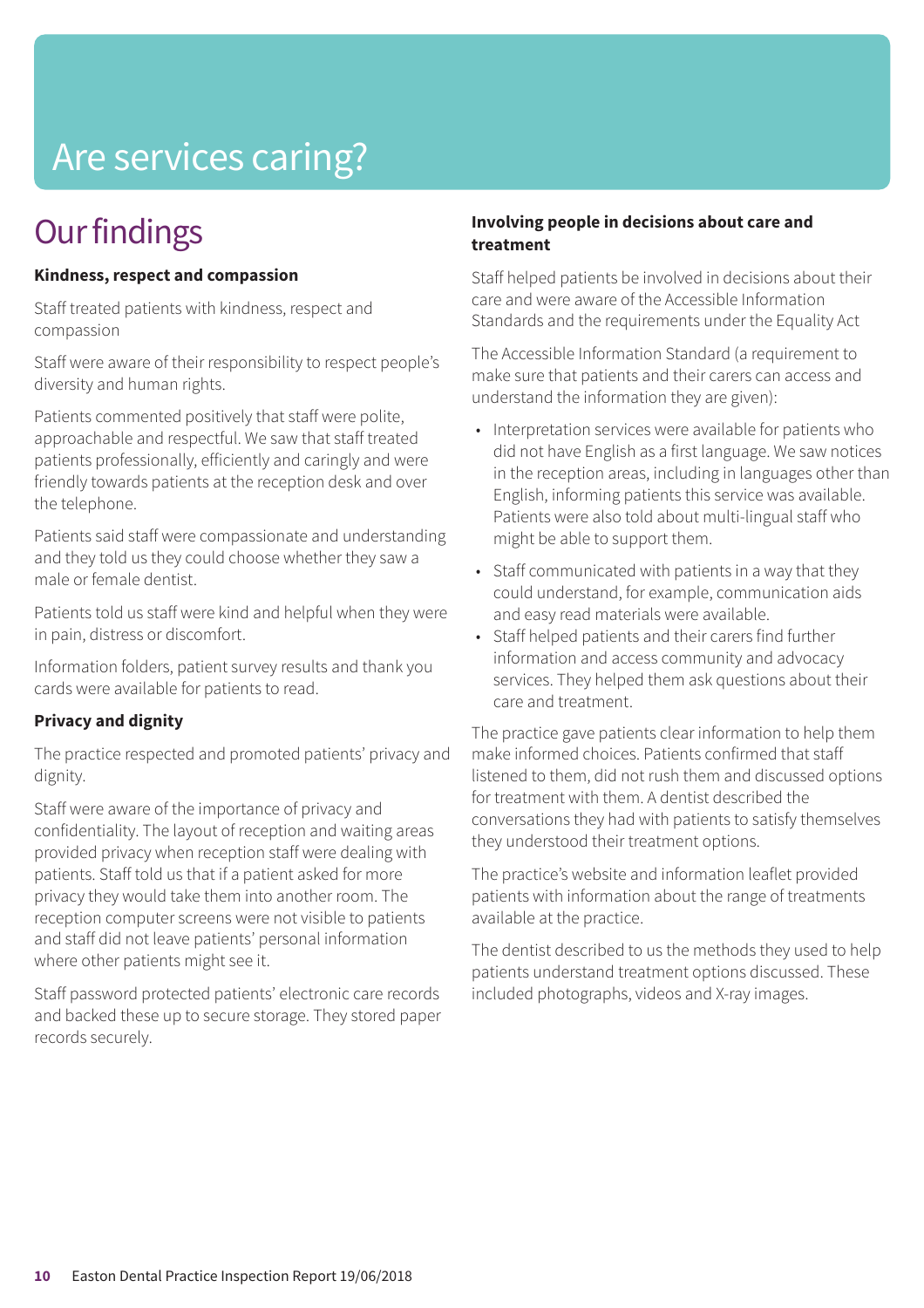# Are services responsive to people's needs? (for example, to feedback?)

# **Our findings**

# **Responding to and meeting people's needs**

The practice organised and delivered services to meet patients' needs. It took account of patient needs and preferences.

Staff were clear on the importance of emotional support needed by patients when delivering care.

The practice met the needs of more vulnerable members of society such as patients with dental phobia, the homeless, those with drug and alcohol dependence and those living with other long-term conditions.

Patients described high levels of satisfaction with the responsive service provided by the practice.

Staff told us that they currently had some patients for whom they needed to make adjustments to enable them to receive treatment. The practice was well aware of Ramadan and how this affected certain patients in their ability to obtain treatment at certain times.

The practice had made reasonable adjustments for patients with disabilities. These included step free access

A Disability Access audit had been completed and an action plan formulated in order to continually improve access for patients.

Staff described an example of a patient who found it unsettling to wait in the waiting room before an appointment. The team kept this in mind to make sure the dentist could see them as soon as possible after they arrived.

Staff told us that they telephoned some patients prior to their appointment to make sure they could get to the practice.

## **Timely access to services**

Patients were able to access care and treatment from the practice within an acceptable timescale for their needs.

The practice displayed its opening hours in the premises, and included it in their practice information leaflet and on their website.

The practice had an efficient appointment system to respond to patients' needs. Staff told us that patients who requested an urgent appointment were seen the same day. Patients told us they had enough time during their appointment and did not feel rushed. Appointments ran smoothly on the day of the inspection and patients were not kept waiting.

They took part in an emergency on-call arrangement through the NHS 111 out of hour's service and providing a daily NHS emergency service to patients.

The practice website, information leaflet and answerphone provided telephone numbers for patients needing emergency dental treatment during the working day and when the practice was not open. Patients confirmed they could make routine and emergency appointments easily and were rarely kept waiting for their appointment.

# **Listening and learning from concerns and complaints**

The practice took complaints and concerns seriously and responded to them appropriately to improve the quality of care.

The practice had a complaints policy providing guidance to staff on how to handle a complaint. The practice information leaflet explained how to make a complaint.

The principal dentist was responsible for dealing with these. Staff told us they would tell the principal dentist about any formal or informal comments or concerns straight away so patients received a quick response.

The principal dentist told us they aimed to settle complaints in-house and invited patients to speak with them in person to discuss these. Information was available about organisations patients could contact if not satisfied with the way the practice dealt with their concerns.

We looked at comments, compliments and complaints the practice received two complaints in the previous year.

These showed the practice responded to concerns appropriately and discussed outcomes with staff to share learning and improve the service.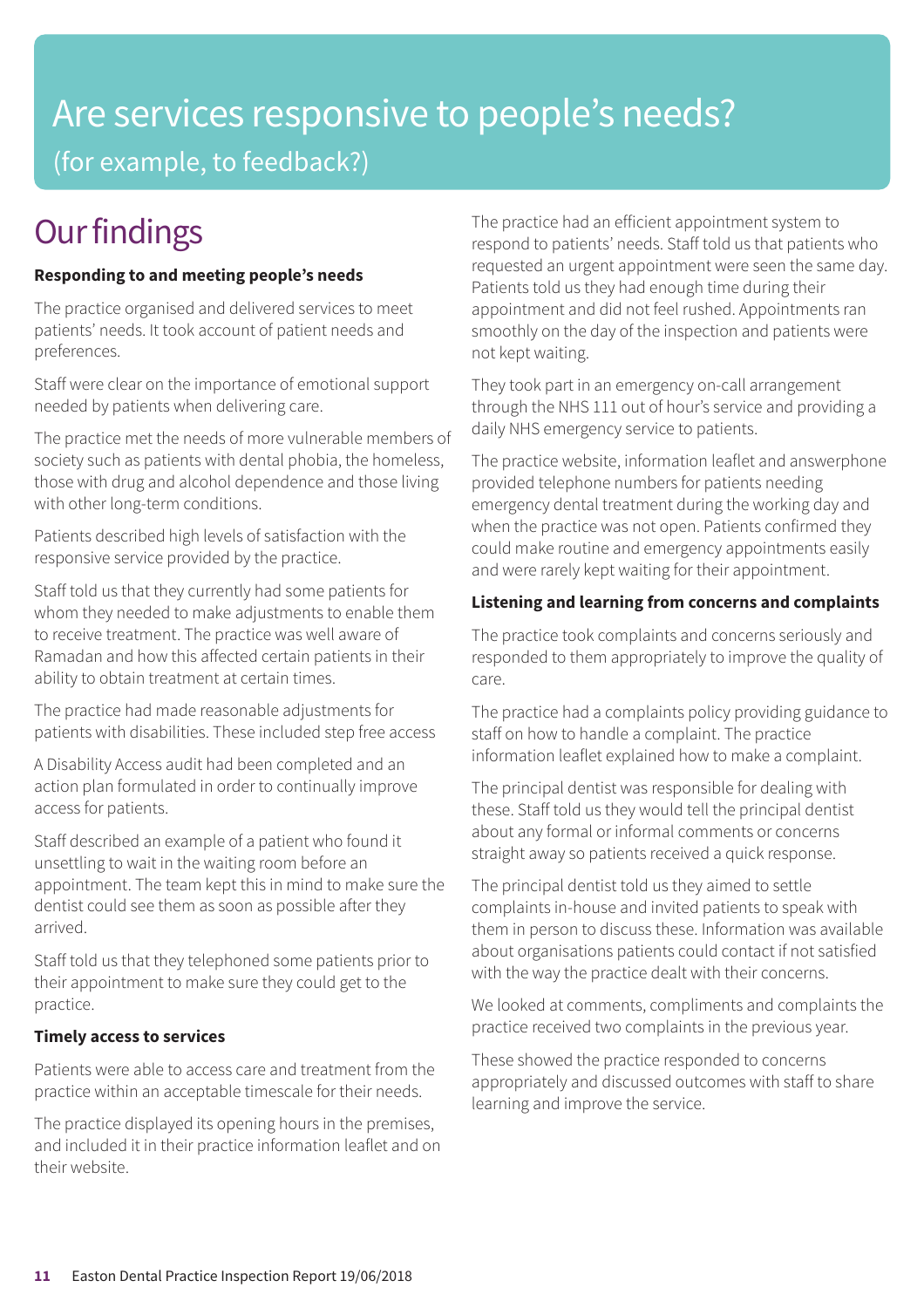# Are services well-led?

# **Our findings**

# **Leadership capacity and capability**

The principal dentist had the capacity and skills to deliver high-quality, sustainable care.

The registered manager had the experience, capacity and skills to deliver the practice strategy and address risks to it.

They were knowledgeable about issues and priorities relating to the quality and future of services. They understood the challenges and were addressing them.

Leaders at all levels were visible and approachable. They worked closely with staff and others to make sure they prioritised compassionate and inclusive leadership.

The practice had effective processes to develop leadership capacity and skills, including planning for the future leadership of the practice.

### **Vision and strategy**

There was a clear vision and set of values. The practice had a realistic strategy and supporting business plans to achieve priorities.

The strategy was in line with health and social priorities across the region. The practice planned its services to meet the needs of the practice population.

### **Culture**

The practice had a culture of high-quality sustainable care.

Staff stated they felt respected, supported and valued. They were proud to work in the practice.

The practice focused on the needs of patients.

Leaders and managers acted on behaviour and performance inconsistent with the vision and values.

Openness, honesty and transparency were demonstrated when responding to incidents and complaints. The provider was aware of and had systems to ensure compliance with the requirements of the Duty of Candour.

Staff we spoke with told us they were able to raise concerns and were encouraged to do so. They had confidence that these would be addressed.

### **Governance and management**

There were clear responsibilities, roles and systems of accountability to support good governance and management.

The principal dentist had overall responsibility for the management and clinical leadership of the practice. The registered manager was responsible for the day to day running of the service. Staff knew the management arrangements and their roles and responsibilities.

The provider had a system of clinical governance in place which included policies, protocols and procedures that were accessible to all members of staff and were reviewed on a regular basis.

There were clear and effective processes for managing risks, issues and performance.

The principal dentist told us that the practice was intending to introduce an outsourced management system for compliance and human resource management; this was a consequence of difficulties in the recruitment of a practice manager or administrator.

### **Appropriate and accurate information**

The practice acted on appropriate and accurate information.

Quality and operational information was used to ensure and improve performance. Performance information was combined with the views of patients.

The practice had information governance arrangements and staff were aware of the importance of these in protecting patients' personal information.

### **Engagement with patients, the public, staff and external partners**

The practice involved patients, the public, staff and external partners to support high-quality sustainable services.

The practice used patient surveys, comment cards and verbal comments to obtain patients' views about the service. We saw examples of suggestions from patients the practice had acted on. These included increasing capacity, improved waiting facilities and level access.

Patients were encouraged to complete the NHS Friends and Family Test (FFT) and NHS choices. These are national programmes to allow patients to provide feedback on NHS services they have used.